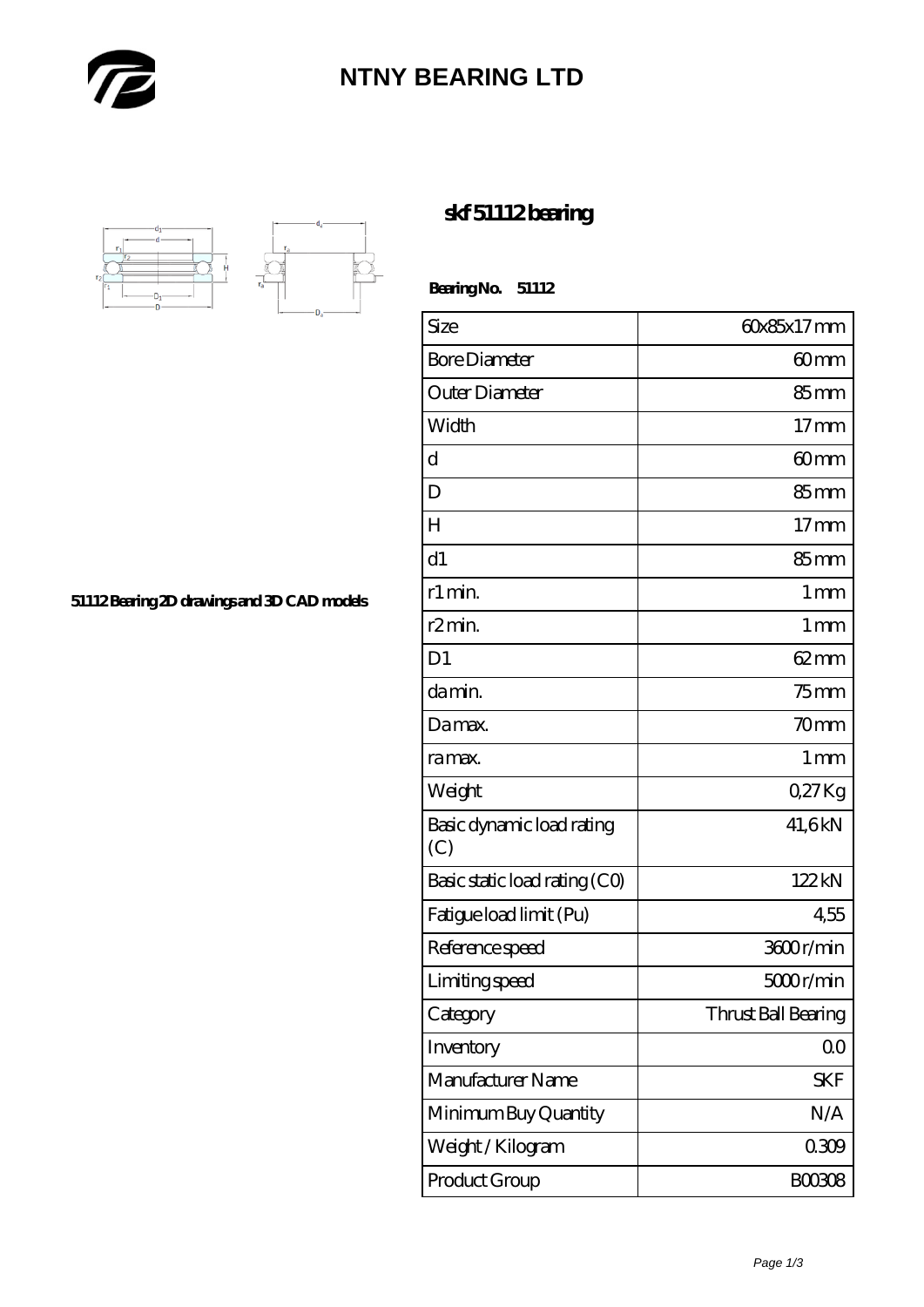

## **[NTNY BEARING LTD](https://m.abetteryeartoabetterlife.com)**

| Rolling Element                        | <b>Ball Bearing</b>                                                                                                                                         |
|----------------------------------------|-------------------------------------------------------------------------------------------------------------------------------------------------------------|
| Thrust Bearing                         | Yes                                                                                                                                                         |
| Single or Double Direction             | Single Direction                                                                                                                                            |
| <b>Banded</b>                          | No                                                                                                                                                          |
| Cage Material                          | Steel                                                                                                                                                       |
| Precision Class                        | ABEC 1   ISO PO                                                                                                                                             |
| Component Description                  | Roller Assembly Plus<br>Raceways                                                                                                                            |
| <b>Other Features</b>                  | Single Row                                                                                                                                                  |
| Long Description                       | 60MM Bore 1; 62MM Bore<br>2, 85MM Outside Diameter;<br>17MM Height; Ball Bearing;<br>Single Direction; Not<br>Banded; Steel Cage; ABEC 1<br>ISO POPrecision |
| Inch - Metric                          | Metric                                                                                                                                                      |
| Category                               | Thrust Ball Bearings                                                                                                                                        |
| <b>UNSPSC</b>                          | 31171507                                                                                                                                                    |
| Harmonized Tariff Code                 | 8482.105008                                                                                                                                                 |
| Noun                                   | Bearing                                                                                                                                                     |
| Keyword String                         | <b>Ball Thrust</b>                                                                                                                                          |
| Manufacturer URL                       | http://www.skf.com                                                                                                                                          |
| Manufacturer Item Number               | 51112                                                                                                                                                       |
| Weight/LBS                             | 068                                                                                                                                                         |
| Outside Diameter                       | 3346Inch   85 Millimeter                                                                                                                                    |
| Bore 2                                 | 2441 Inch   62 Millimeter                                                                                                                                   |
| Bore 1                                 | 2362Inch   60Millimeter                                                                                                                                     |
| Height                                 | Q669Inch   17 Millimeter                                                                                                                                    |
| Overall Height with<br>Aligning Washer | OInch   OMillimeter                                                                                                                                         |
| bore diameter:                         | 60mm                                                                                                                                                        |
| static load capacity.                  | 122kN                                                                                                                                                       |
| outside diameter:                      | $85 \text{mm}$                                                                                                                                              |
| dynamic load capacity:                 | 41.6kN                                                                                                                                                      |